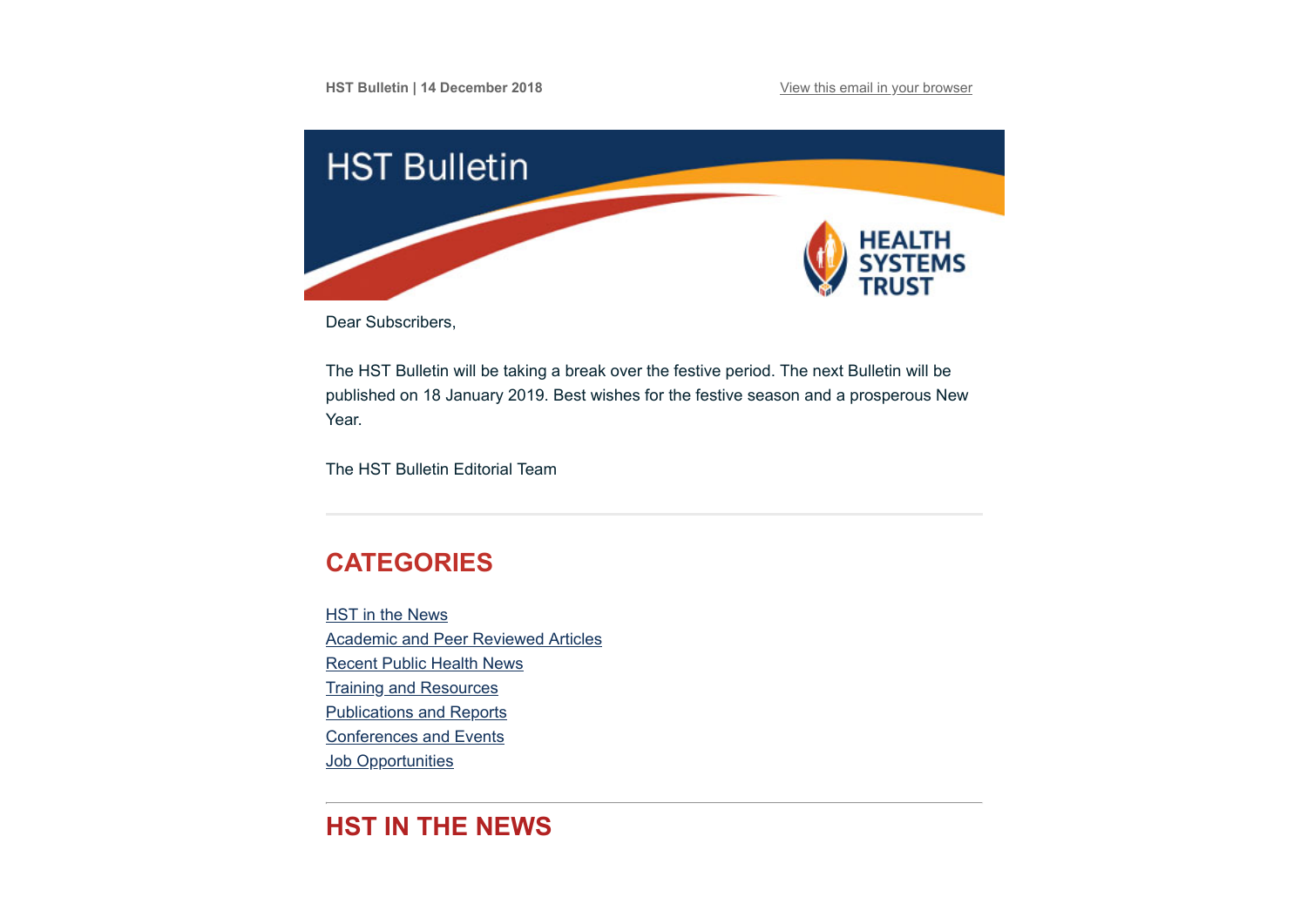#### **[South African Health Review 2019 Call for Abstracts: Now Open](http://www.hst.org.za/media/Pages/SAHR-2019-Call-for-Abstracts.aspx)**

The editors are pleased to announce that the call for abstracts for the 2019 edition of the SAHR is now open. Abstracts providing fresh insights into health systems strengthening efforts supporting the realisation of universal health coverage in South Africa are particularly sought. Preference will be given to manuscripts that take cognisance of the World Health Organization's six building blocks for an effective, efficient and equitable health system.

#### **[Health staff shortages make NHI a 'pipe dream'](https://www.health-e.org.za/2018/12/12/health-staff-shortages-make-nhi-a-pipedream/)**

*Health-e News | 12 December 2018.*

Universal health coverage (UHC) or National Health Insurance (NHI) will remain a "pipe dream" if human resources for health, especially in rural areas, aren't urgently addressed.

**[\(Return to Top\)](#page-0-0)**

## <span id="page-1-0"></span>**ACADEMIC AND PEER REVIEWED ARTICLES**

#### **[South African Health Review 2018](http://www.hst.org.za/publications/South%20African%20Health%20Reviews/SAHR%202018.pdf)**

*Health Systems Trust | Published: 12 December 2018.*

While the central focus of the 2018 Review is human resources for health (HRH), this edition also provides analysis and commentary on other important topics in our national discourse on citizen health and the responsiveness of the health system. Chapters on mental health, quality improvement, management of infectious and communicable diseases, and increase in 'obesogenic' environments have been included. These illustrate the complexity of health systems and the range of issues that need to be addressed in order to achieve universal health coverage in South Africa.

#### **[Urgency for South Africa to prioritise cardiovascular disease management](https://www.thelancet.com/journals/langlo/article/PIIS2214-109X(18)30476-5/fulltext?utm_source=Global+Health+NOW+Main+List&utm_campaign=4f44c3a7b9-EMAIL_CAMPAIGN_2018_12_06_02_28&utm_medium=email&utm_term=0_8d0d062dbd-4f44c3a7b9-2811001)**

*The Lancet | Published: 6 December 2018.*

#### *Aletta E Schutte*

Over the past few decades, the burden of high blood pressure has shifted from high-income to low-income and middle-income countries, including sub-Saharan Africa.1 Raised blood pressure is accompanied by rising obesity trends, with 68% of South African women and 31% of men being overweight or obese.2 In South Africa, the age-standardised death rates for non-communicable diseases (NCDs) are now higher than those of HIV/AIDS and tuberculosis combined,3, 4 with cardiovascular disease being the leading category of NCDs.

### **[Implications of scaling up cardiovascular disease treatment in South Africa: a](https://www.thelancet.com/journals/langlo/article/PIIS2214-109X(18)30450-9/fulltext) microsimulation and cost-effectiveness analysis**

*The Lancet | Published: 6 December 2018. Sanjay Basu, Ryan G Wagner, Ronel Sewpaul, Priscilla Reddy, Justine Davies*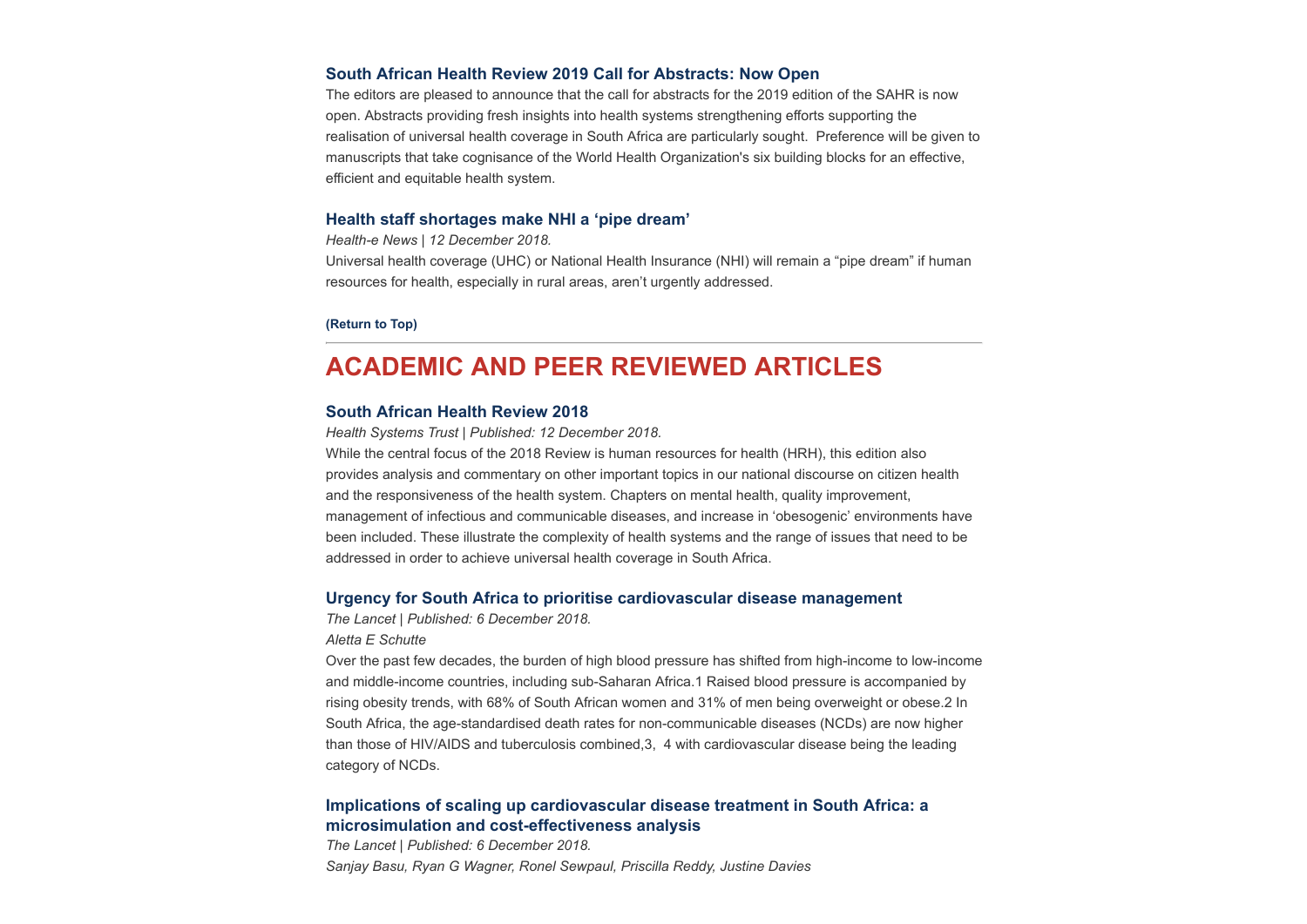Cardiovascular diseases and their risk factors—particularly hypertension, dyslipidaemia, and diabetes have become an increasing concern for middle-income countries. Using newly available, nationally representative data, we assessed how cardiovascular risk factors are distributed across subpopulations within South Africa and identified which cardiovascular treatments should be prioritised.

### **[Heavy drinking and contextual risk factors among adults in South Africa: findings](https://substanceabusepolicy.biomedcentral.com/articles/10.1186/s13011-018-0182-1) from the International Alcohol Control study**

*BMC Substance Abuse Treatment, Prevention, and Policy | Published: 5 December 2018. Pamela J Trangenstein, Neo K Morojele, Carl Lombard, David H Jernigan, Charles D H Parry* There is limited information about the potential individual-level and contextual drivers of heavy drinking in South Africa. This study aimed to identify risk factors for heavy drinking in Tshwane, South Africa. A household survey using a multi-stage stratified cluster random sampling design. Complete consumption and income data were available on 713 adults. Heavy drinking was defined as consuming ≥120 ml (96 g) of absolute alcohol (AA) for men and ≥ 90 ml (72 g) AA for women at any location at least monthly.

## **[Risks and benefits of dolutegravir-based antiretroviral drug regimens in sub-](https://www.thelancet.com/journals/lanhiv/article/PIIS2352-3018(18)30317-5/fulltext)Saharan Africa: a modelling study**

*The Lancet | Published: 29 November 2018.*

*Andrew N Phillips, Francois Venter, Diane Havlir, Anton Pozniak, Daniel Kuritzkes, Annemarie Wensing, Jens D Lundgren, Andrea De Luca, et al*

The integrase inhibitor dolutegravir could have a major role in future antiretroviral therapy (ART) regimens in sub-Saharan Africa because of its high potency and barrier to resistance, good tolerability, and low cost, but there is uncertainty over appropriate policies for use relating to the potential for drug resistance spread and a possible increased risk of neural tube defects in infants if used in women at the time of conception. We used an existing individual-based model of HIV transmission, progression, and the effect of ART with the aim of informing policy makers on approaches to the use of dolutegravir that are likely to lead to the highest population health gains.

## **The impact of approaches in improving male partner involvement in the prevention [of mother-to-child transmission of HIV on the uptake of safe infant feeding practices](https://journals.plos.org/plosone/article?id=10.1371/journal.pone.0207060) by HIV positive women in sub-Saharan Africa. A systematic review and metaanalysis**

#### *PlosOne | Published: 3 December 2018.*

*Noah F. Takah , Jeannine A. Atem, Leopold N. Aminde, Moffat Malisheni, Grant Murewenhema* The low level of male partner involvement in Prevention of Mother to Child Transmission of HIV services such as safe infant feeding practices poses a serious challenge to the implementation of guidelines on safe infant feeding and may undermine efforts towards elimination of mother to child transmission of HIV in sub Saharan Africa(SSA). We conducted a systematic review and meta-analysis to identify the approaches that have been utilized to improve male partner involvement in PMTCT services as well as their impact on the uptake of safe infant feeding practices by HIV positive mothers in SSA.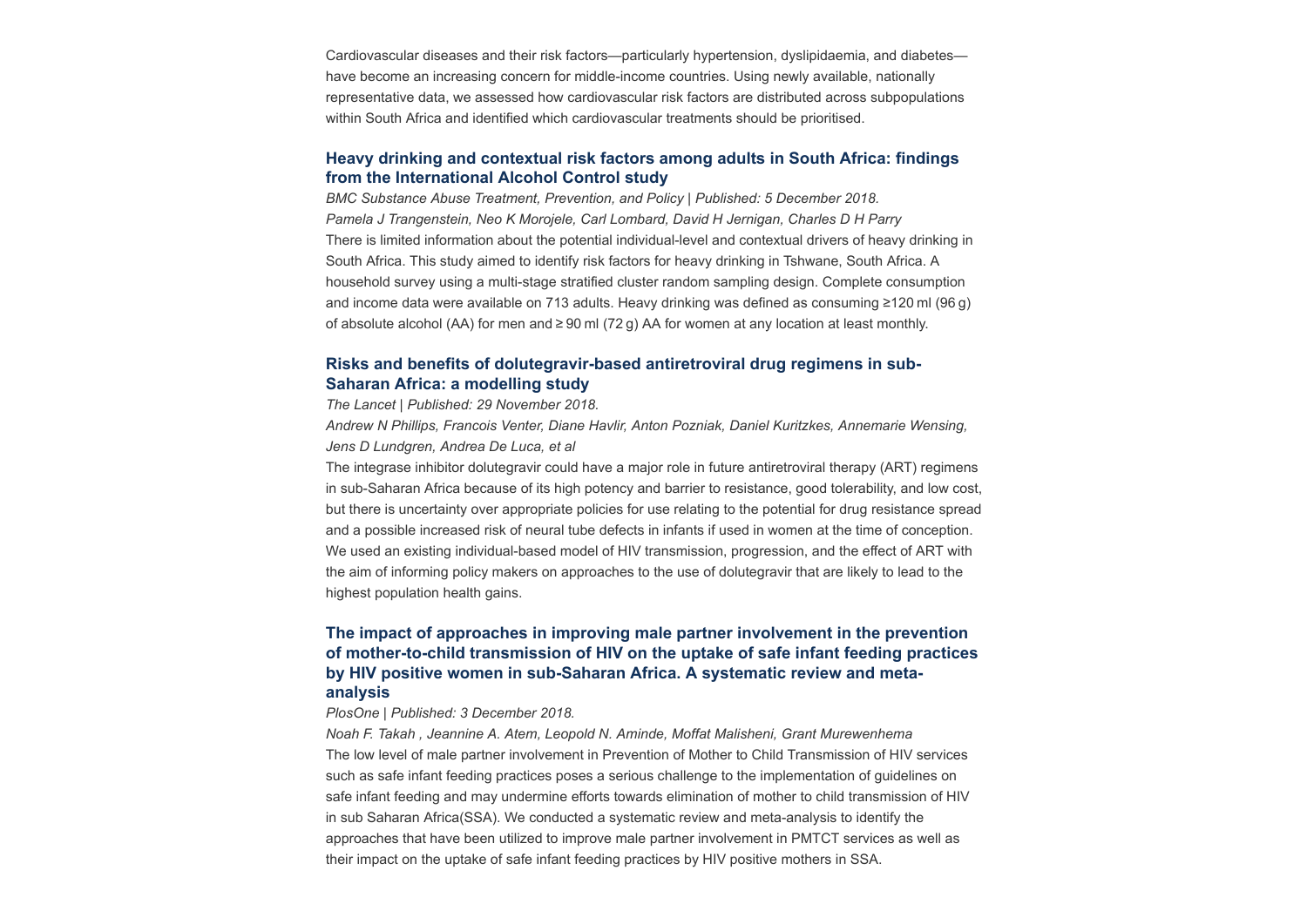### **[A study protocol "saving futures: developing an integrated model of rehabilitation](https://pilotfeasibilitystudies.biomedcentral.com/articles/10.1186/s40814-018-0372-7) and paediatric HIV care to foster success at school"**

*BMC Pilot and Feasibility Studies | Published: 28 November 2018. Verusia Chetty, Stacy Maddocks, Saul Cobbing, Jill Hanass-Hancock* A significant number of children experience disabilities as a result of living with HIV, including those on antiretroviral therapy (ART). Current paediatric HIV care does not prioritise rehabilitation. Furthermore, little attention is paid to cognitive development and educational needs, thereby placing the future of these children at risk. This can be mitigated by providing rehabilitation services to help overcome these disabilities.

### **[The Relationship Between Body Image Perceptions and Condom Use Outcomes in a](https://link.springer.com/article/10.1007%2Fs11121-018-0957-7) Sample of South African Emerging Adults**

*Prevention Science | Published: 30 November 2018.*

*Rosalie Corona, Kristina B Hood, Firoza Haffejee*

HIV continues to be a health priority in South Africa. Consistent condom use helps prevent HIV, yet less than half of South African emerging adults use condoms consistently. Cultural beliefs about illnesses (e.g., being thin is perceived to be a sign of HIV infection) suggest that body image perceptions may play a role in emerging adults' condom use outcomes. We explored the relationships between body image perceptions (i.e., body dissatisfaction, body consciousness) and condom use outcomes (e.g., attitudes, negotiation efficacy, past use) in a sample of South African emerging adults.

#### **[\(Return to Top\)](#page-0-0)**

## <span id="page-3-0"></span>**RECENT PUBLIC HEALTH NEWS**

## **[Over 5,000 health staff to be sought in huge recruitment drive, Aaron Motsoaledi](https://www.businesslive.co.za/bd/national/health/2018-12-10-over-5000-health-staff-to-be-sought-in-huge-recruitment-drive-aaron-motsoaledi-says/) says. This is more than double the number of healthcare posts announced in President Cyril Ramaphosa's economic stimulus package in September**

*Business Day | 10 December 2018.*

Health minister Aaron Motsoaledi has worked with his provincial counterparts to mobilise additional resources for hiring staff, more than doubling the number of healthcare posts announced in President Cyril Ramaphosa's economic stimulus package in September.

#### **[US doubles funding to combat SA's HIV 'crisis'](https://www.businesslive.co.za/bd/national/health/2018-12-03-us-doubles-funding-to-combat-sas-hiv-crisis/)**

*Business Day | 3 December 2018.* US global AIDS co-ordinator says SA will have 10-million people living with HIV by 2030 if it does not find a way to stem the tide of new infections.

**[Treatment Action Campaign celebrates two decades of fighting against the odds —](https://www.dailymaverick.co.za/article/2018-12-07-treatment-action-campaign-celebrates-two-decades-of-fighting-against-the-odds-and-winning/)**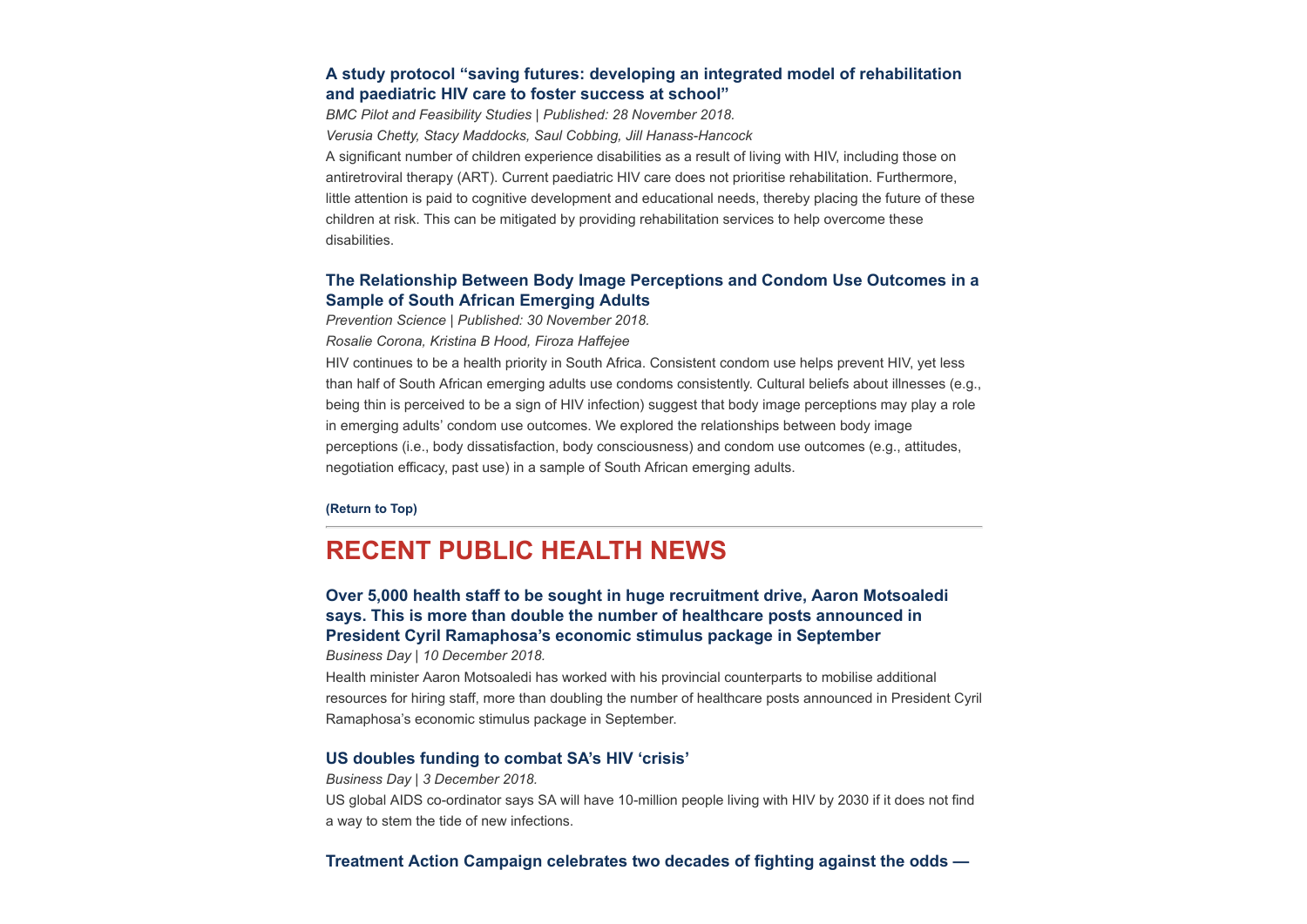#### **[and winning](https://www.dailymaverick.co.za/article/2018-12-07-treatment-action-campaign-celebrates-two-decades-of-fighting-against-the-odds-and-winning/)**

*Daily Maverick | 7 December 2018.*

The Treatment Action Campaign remains as relevant in 2018 as it was 20 years ago, when it was formed to become a thorn in government's side and a symbol of hope for people dying from HIV/Aids.

#### **[Placing new nurses going smoothly, says government](https://www.businesslive.co.za/bd/national/health/2018-12-05-placing-new-nurses-going-smoothly-says-government/)**

*Business Day | 5 December 2018.*

A total 3,535 nurses qualified in 2018, of whom 3,470 have already been placed, MPs told.

#### **[Cabinet turns down contentious NHI bill](https://www.businesslive.co.za/bd/national/health/2018-12-06-the-mystery-of-the-status-of-the-nhi-bill/)**

*Business Day | Published: 6 December 2018.*

Thursday's statement makes it clear the cabinet has not given the bill the green light, but it is unclear what its concerns are.

#### **[Lots Of Antibiotics Are Used In Beef Production. McDonald's Vows To Change This](https://www.npr.org/sections/thesalt/2018/12/11/675559302/there-are-lots-of-antibiotics-in-the-beef-supply-mcdonalds-vows-to-change-this?utm_source=Global+Health+NOW+Main+List&utm_campaign=d48225c374-EMAIL_CAMPAIGN_2018_12_11_01_18&utm_medium=email&utm_term=0_8d0d062dbd-d48225c374-2811001)**

*NPR | 11 December 2018.*

Antibiotic resistance poses a threat to global health and food security. And McDonald's — one of the globe's largest purchasers of beef — gets it: The more that antibiotics are given to livestock, the more quickly bacteria could adapt and become resistant to them. Ultimately, experts say this could render the drugs ineffective for people.

**[\(Return to Top\)](#page-0-0)**

## <span id="page-4-0"></span>**TRAINING AND RESOURCES**

#### **[HIV and TB Programme Supportive Supervision Toolkit](http://www.hst.org.za/publications/HST%20Publications/HST%20HIV%20%20TB%20A4%20Toolkit%20Web.pdf)**

*Health Systems Trust | November 2018.*

This Toolkit has been compiled to support health managers and partners in providing on-site, supportive supervision to facility staff by standardising and focusing supervision practices, thereby increasing effciencies in the priority programmes.

The processes and algorithms contained in the Toolkit are derived from National Department of Health policies and guidelines, which should always be utilised as key source documents for deeper understanding and guidance. This Toolkit enables any manager or supervisor to examine processes in the clinic to determine whether they are working well – and if not, to identify where the challenges lie and design Quality Improvement Plans.

#### **[\(Return to Top\)](#page-0-0)**

## <span id="page-4-1"></span>**PUBLICATIONS AND REPORTS**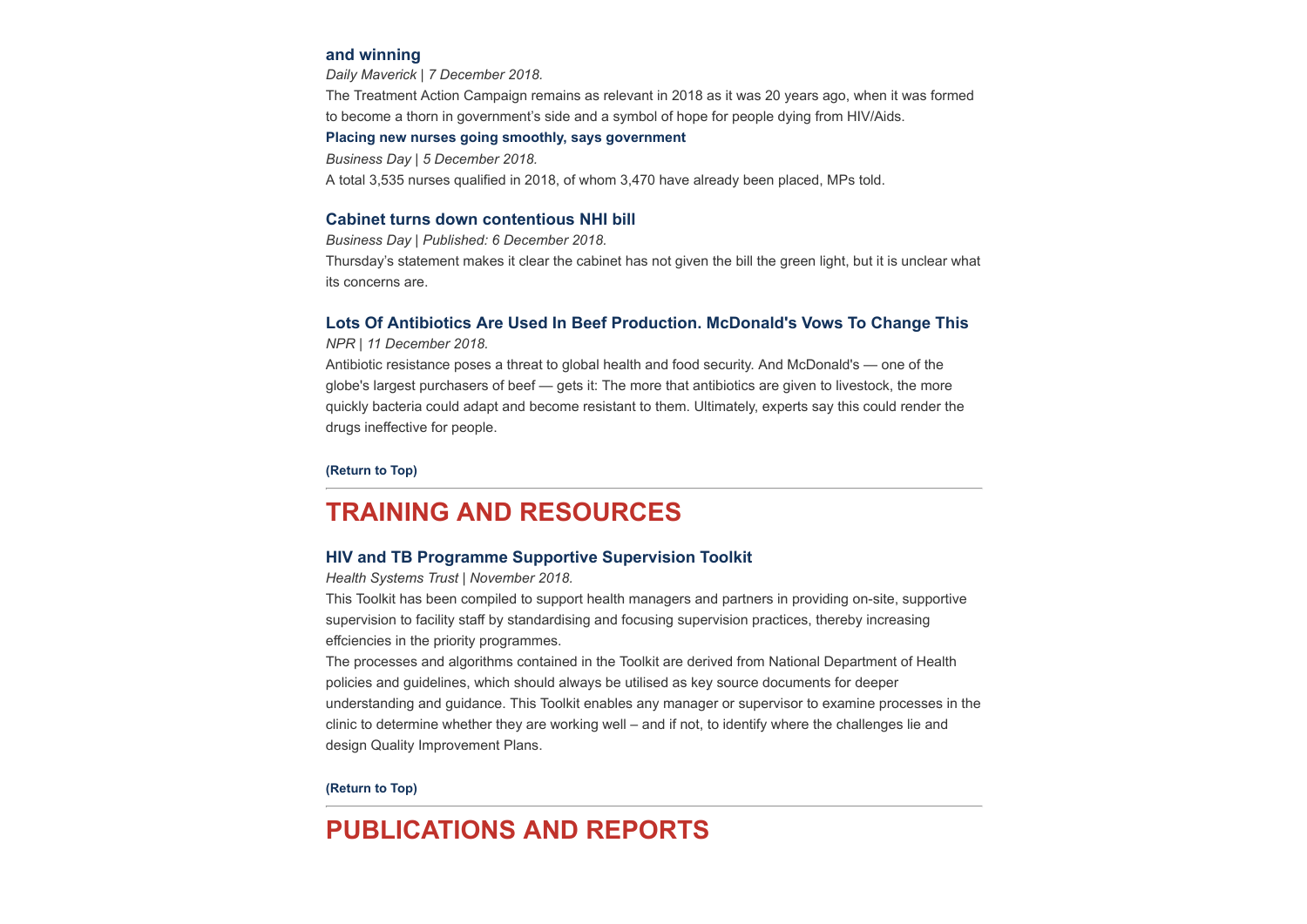#### **[Survive and Thrive: Transforming care for every small and sick newborn](http://www.hst.org.za/publications/NonHST%20Publications/Survive%20and%20Thrive%20-%20Transforming%20care%20for%20every%20small%20and%20sick%20newborn.pdf)**

*UNICEF | Published: 13 December 2018.*

Nearly 30 million babies are born too soon, too small or become sick every year and need specialized care to survive, according to a new report by a global coalition that includes UNICEF and WHO. "When it comes to babies and their mothers, the right care at the right time in the right place can make all the difference," said Omar Abdi, UNICEF Deputy Executive Director. "Yet millions of small and sick babies and women are dying every year because they simply do not receive the quality care that is their right and our collective responsibility."

#### **[Global status report on road safety 2018](https://www.who.int/violence_injury_prevention/road_safety_status/2018/en/)**

*World Health Organisation | Published: 7 December 2018.*

The Global status report on road safety 2018, launched by WHO in December 2018, highlights that the number of annual road traffic deaths has reached 1.35 million. Road traffic injuries are now the leading killer of people aged 5-29 years. The burden is disproportionately borne by pedestrians, cyclists and motorcyclists, in particular those living in developing countries. The report suggests that the price paid for mobility is too high, especially because proven measures exist.

**[\(Return to Top\)](#page-0-0)**

# <span id="page-5-0"></span>**CONFERENCES AND EVENTS**

**[The Future of Food Safety: Transforming knowledge into action for people, economies and the](http://www.who.int/news-room/events/detail/2019/02/12/default-calendar/the-first-fao-who-au-international-conference-on-food-safety) environment** 12-13 February 2018 Addis Ababa, Ethiopia

#### **[9th SA AIDS Conference 2019](https://www.saaids.co.za/)**

11-14 June 2018 Durban International Convention Centre, Durban, South Africa

## **10th [International AIDS Society Conference on HIV Science \(IAS 2019\)](http://www.ias2019.org/)**

21-24 July 2018 Mexico City, Mexico

**[\(Return to Top\)](#page-0-0)**

# **JOB OPPORTUNITIES**

Please click on the job title for more information.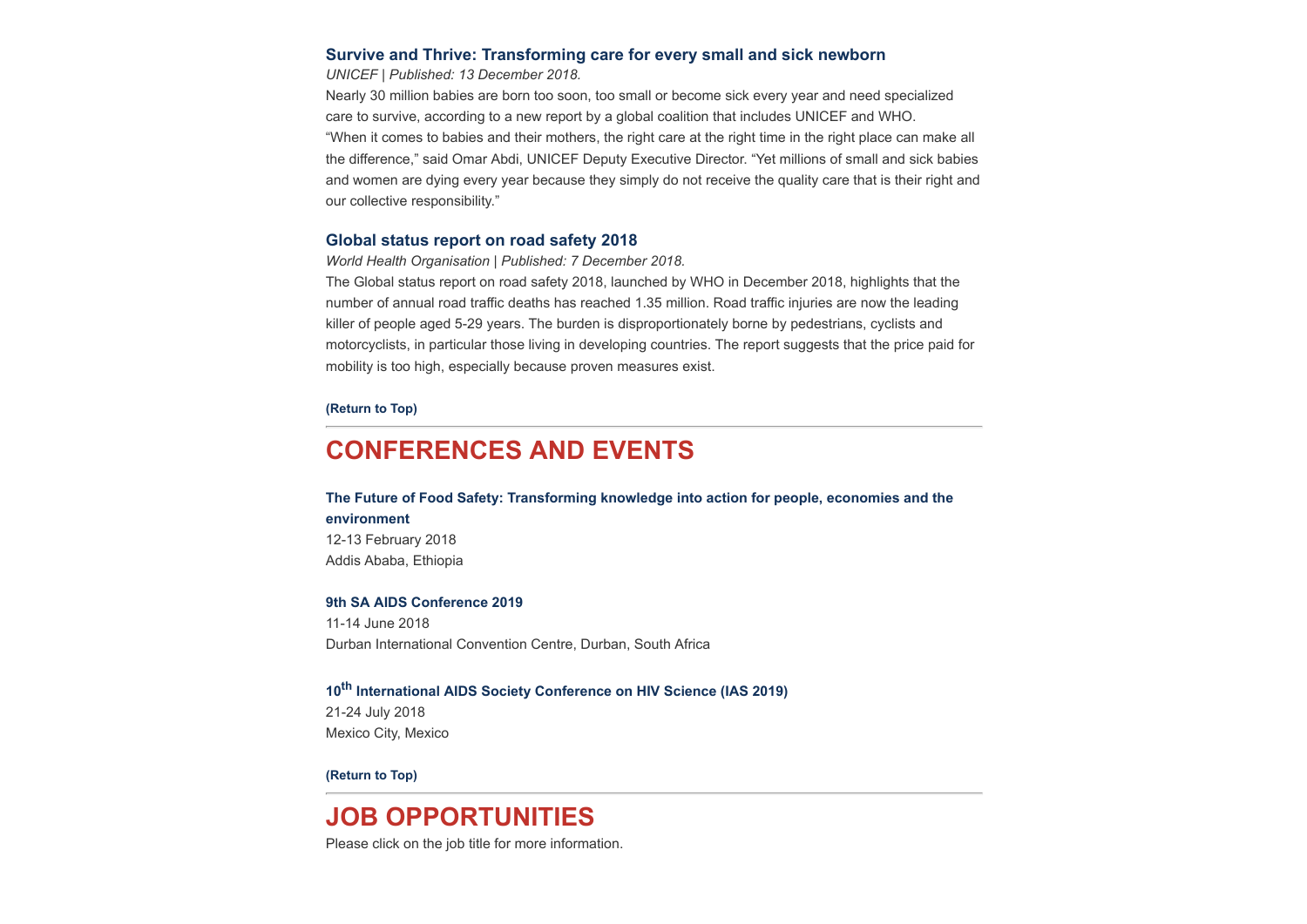**[Health Systems Trust: Clinician](http://www.hst.org.za/Pages/Clinician.aspx)** Closing Date: 7 January 2019

**[Health Systems Trust: Radiographer](http://www.hst.org.za/Pages/Radiographer.aspx)** Closing Date: 7 January 2019

**[Health Systems Trust: Lab Technician](http://www.hst.org.za/Pages/Radiographer.aspx)**  Closing Date: 7 January 2019

**[\(Return to Top\)](#page-0-0)**



*Copyright © 2018 HEALTH SYSTEMS TRUST, All rights reserved.*

**Our mailing address is:** hst@hst.org.za

Want to change how you receive these emails? You can [update your preferences](https://hst.us14.list-manage.com/profile?u=72d7614ab973e486252cafb97&id=ac4ca52ce0&e=[UNIQID]) or [unsubscribe from this list](https://hst.us14.list-manage.com/unsubscribe?u=72d7614ab973e486252cafb97&id=ac4ca52ce0&e=[UNIQID]&c=92e6e639b6)

This email was sent to << Email Address>> *[why did I get this?](https://hst.us14.list-manage.com/about?u=72d7614ab973e486252cafb97&id=ac4ca52ce0&e=[UNIQID]&c=92e6e639b6)* [unsubscribe from this list](https://hst.us14.list-manage.com/unsubscribe?u=72d7614ab973e486252cafb97&id=ac4ca52ce0&e=[UNIQID]&c=92e6e639b6) [update subscription preferences](https://hst.us14.list-manage.com/profile?u=72d7614ab973e486252cafb97&id=ac4ca52ce0&e=[UNIQID]) Health Systems Trust · 34 Essex Terrace · Westville · Durban, KZN 3630 · South Africa